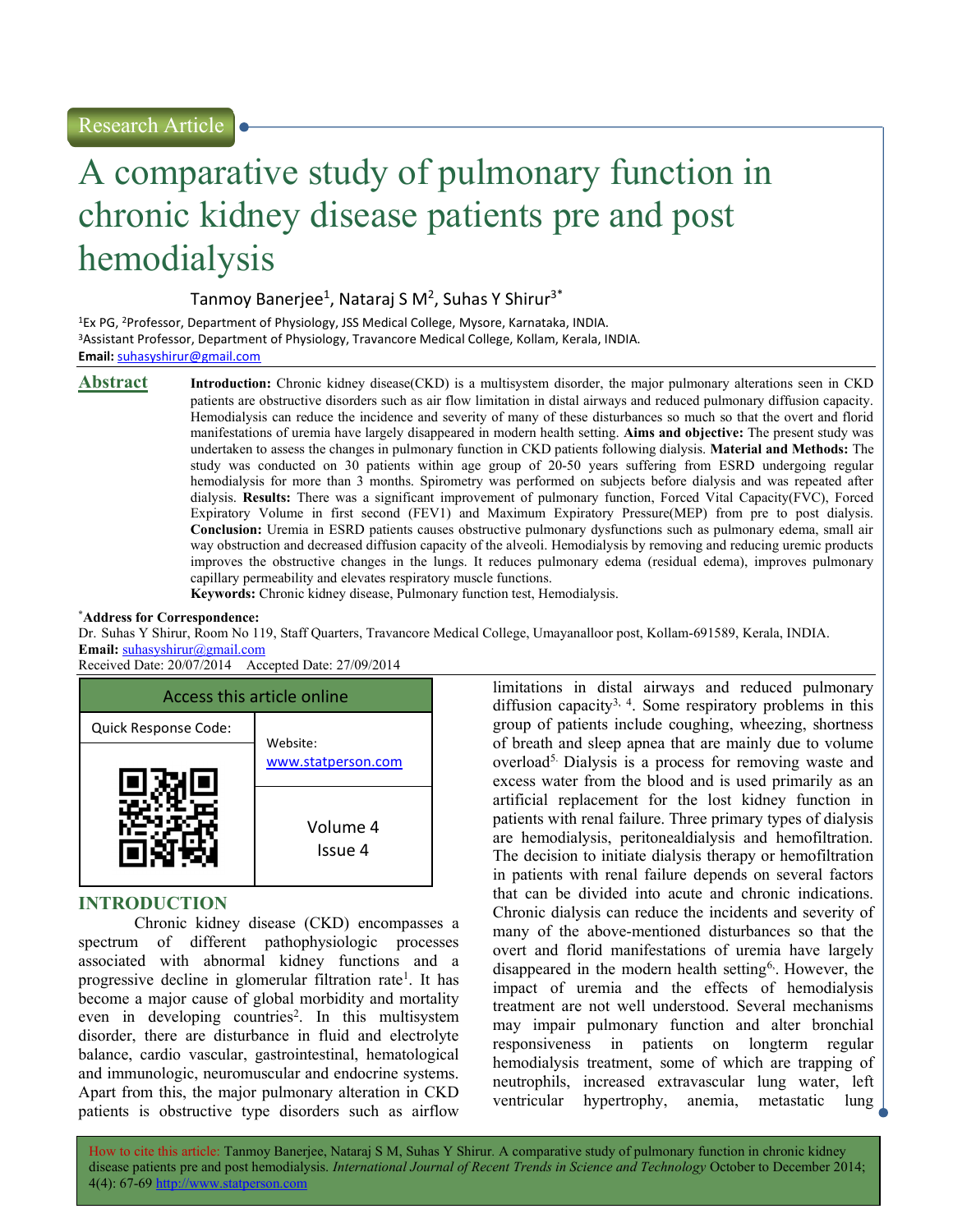calcification, malnutrition, electrolyte disturbance and iron deposition<sup>7,8</sup>. On the other hand, hemodialysis can result in better respiratory function<sup>9</sup>. Regarding this controversy about the acute effects of hemodialysis in End Stage Renal Disease (ESRD) sufferers, this study was conducted to address the definite short-term role of hemodialysis on pulmonary function tests like Forced Vital Capacity (FVC), Forced Expiratory Volume in first second (FEV<sub>1</sub>), Maximun Expiratory Pressure (MEP) in patients with ESRD on maintenance hemodialysis for more than three months.

## METHODOLOGY

### Selection of participants

The study was carried out on 30 patients within age group of 20-50 years suffering from ESRD due to different etiologies undergoing regular hemodialysis for more than 3 months. The study sample was selected after screening for age, history of hypertension, cardiac or pulmonary diseases, smoking and alcohol consumption. The Ethical committee of the JSS University had approved the study and each participant provided informed consent.

#### Procedure

The study was conducted in the dialysis unit of JSS Hospital, Mysore. Spirometry was performed on subjects immediately before the start of dialysis and was repeated after the dialysis (within 20 mins) to observe the acute effect of haemodialysis in CKD patients using Helios 702 Medspiror. The subjects were familiarized with the set up and detailed instructions and demonstrations were given to their satisfaction. The subjects were made to breathe out forcefully following deep inspiration into the mouthpiece attached to the pneumatachometer. Expiration was maintained for a minimum period of 3-4 seconds. Three to four trials of maximal inspiration and expiratory efforts were made and the highest reading was taken for data processing. As recommended by Snowbird workshop all the readings were taken in standing position. All the tests were carried out at the same time of the day, at 12 noon and 4 pm to avoid possible diurnal variations. The tests were done in dialysis unit of nephrology department, JSS Hospital in order to alleviate the emotional and psychological stresses. During the tests, maximum effort from the subjects was ensured by adequately motivating them to perform at their optimum level. MEP was recorded through pressure vaccummeter following the same protocol.

### STATISTICAL ANALYSIS

The mean and standard deviation were used for descriptive statistics. Paired t test was used for the comparison of means of pre and post dialysis values. One

sample Kolmogorov- Smirnov test was used to test the normality of the data. p-values  $\leq 0.05$  was fixed for the statistical significance.

#### RESULTS

There was a significant improvement of FVC,  $FEV<sub>1</sub>$  and MEP from pre to post dialysis (Table 1).

Table 1: Comparison of FVC (litres), FEV<sub>1</sub>(litres/sec) and MEP (mmHg) between pre and post dialysis session in ESRD patients

| <b>Parameter</b>                                                | <b>Predialysis</b> | <b>Postdialysis</b> | "test"   | p value  |
|-----------------------------------------------------------------|--------------------|---------------------|----------|----------|
| <b>FVC</b>                                                      | $2.10 \pm 0.63$    | $2.33 \pm 0.56$     | $-5.040$ | $0.000*$ |
| FEV <sub>1</sub>                                                | $1.98 \pm 0.57$    | $2.19 \pm 0.50$     | $-3.89$  | $0.001*$ |
| <b>MFP</b>                                                      | $35.96 \pm 11.72$  | $49.40 \pm 11.96$   | $-4.589$ | $0.000*$ |
| All the values are mean $\pm$ SD, n= 30 in each group, *p< 0.05 |                    |                     |          |          |

#### DISCUSSION

Chronic kidney disease is the persistent and progressive deterioration of glomerular function rate with consequent uremic syndrome represented by a set of disorders that affect several body systems. As the life expectation of patients with chronic renal failure increases, the systemic complications of kidney disease are likely to become increasingly important. Chronic renal failure may affect virtually every system in the body, including the lungs. Pulmonary oedema and pleural effusions, attributed to fluid overload and an increase in pulmonary capillary permeability, are relatively common. Rarer complications include pulmonary fibrosis and calcification, pulmonary hypertension, haemosiderosis, pleuritis, and pleural fibrosis<sup>10</sup>. A study has shown that the permeability of lung capillaries for sodium and water changes when pulmonary oedema develops in renal failure. It was shown that the extravascular water space in the lung may increase tenfold when pulmonary oedema is present. The reverse process occurs when the patient recovers and the oedema disappears<sup>11</sup>. In hemodialysis, usually performed 3 times per week, blood is drawn out of and returned to the circulation through a variety of accesses. Uremic nitrogenous waste, potassium, phosphate, and magnesium move from blood into the dialysate down the concentration gradient, and calcium and bicarbonate (present in higher concentration in the dialysate) move into the circulation. It also corrects the fluid overload in patients with ESRD by removing enough water and salt to achieve their estimated body weight $12$ . In a study, only FVC was significantly improved in patients on hemodialysis after a hemodialysis session, and the other factors, including Vital Capacity(VC),  $FEV_1$ , and  $FEV_1/FVC$  ratio, had no significant changes in comparison with the beforehemodialysis stage<sup>13</sup>. Hemodialysis partially replaces kidney function, reverses the uremic symptoms, and preserves the life of patients with end-stage CKD, but degenerative alterations, such as malnutrition, which can